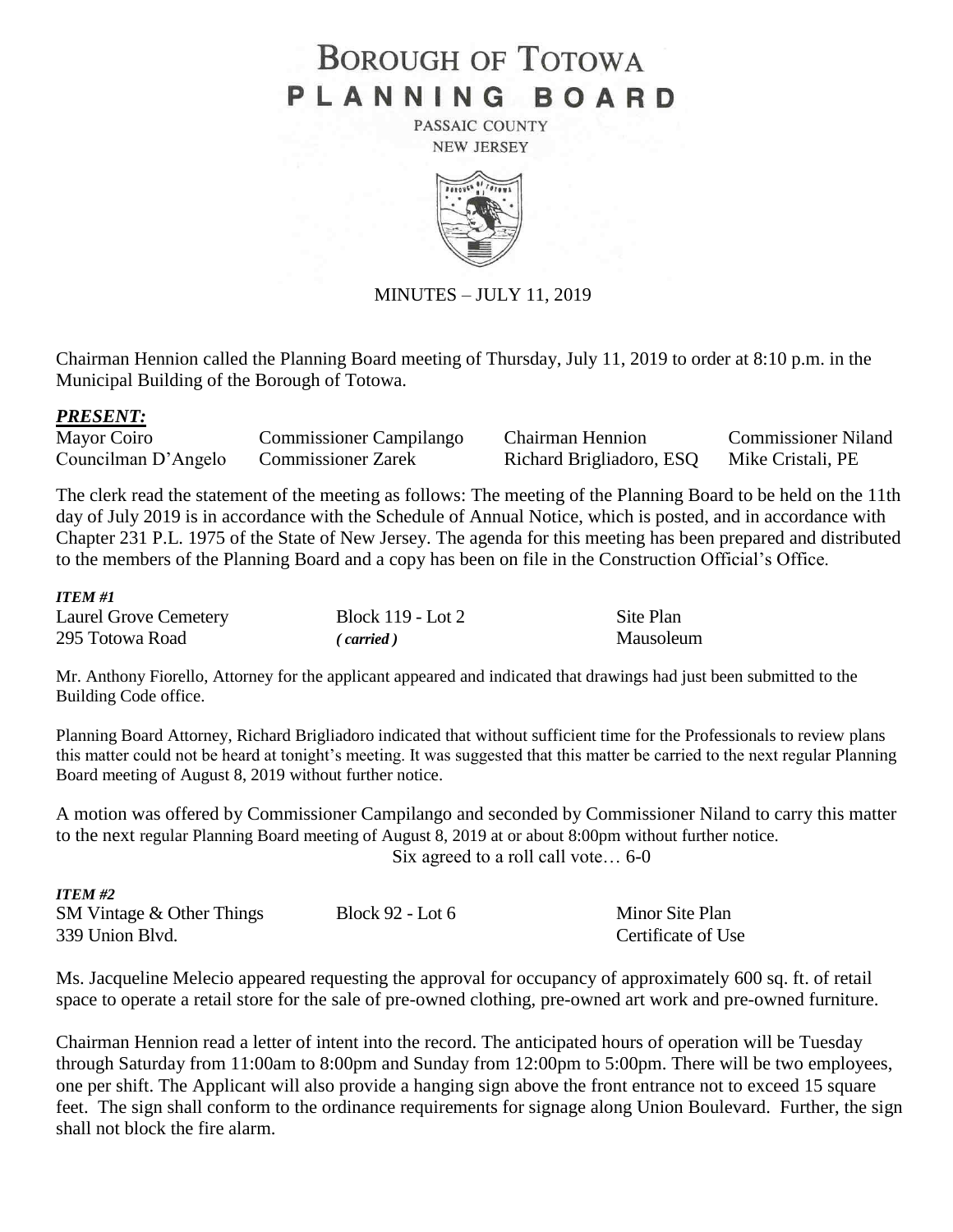## PLANNING BOARD MEETING 3019 MINUTES CONTINUED PAGE 2

Ms. Melecio testified that she will be selling pre-loved clothes, as well as pre-loved clothes that have been modified. Ms. Melecio stated that she will be recycling clothing and giving the clothes new life. Ms. Melecio seeks to demonstrate the sustainability in fashion as a priority. Ms. Melecio will also sell previously owned art work and furniture.

The Applicant inquired as to the use of the sidewalk for the sale of merchandise. The Applicant was advised to contact the Building Department regarding the issuance of any special permits that may be required before the Applicant conducts sidewalk sales.

A motion was offered by Commissioner Campilango and seconded by Commissioner Niland to approve the minor site plan as presented. This approval is subject to and contingent upon the following conditions and will be memorialized in a Resolution at a future date:

- 1. The construction of internal partitions, exits, entrances and fire safety devices are subject to and require the approval of the fire sub-code official, the fire inspector and the building inspector.
- 2. The applicant will supply the Chief of Police with an emergency contact list and will also obtain the approval of the Police Chief in regards to all alarms and security devices.
- 3. There will be no outside storage of equipment or materials.
- 4. The Applicant will provide a hanging sign above the front entrance not to exceed 15 square feet. The sign shall conform to the ordinance requirements for signage along Union Boulevard. Further, the sign shall not block the fire alarm..

Six agreed to a roll call vote… 6-0

| <b>ITEM #3</b>    |                   |                    |
|-------------------|-------------------|--------------------|
| Laundry Unlimited | Block 40 - Lot 61 | Minor Site Plan    |
| 79 Union Blvd.    | Change of owner   | Certificate of Use |

Niki Athanasopoulos, attorney for the applicant and Andreas Athanasopoulos appeared requesting approval for the continued occupancy of a 3,500 sq. ft. laundromat. The Applicant is changing the name of the laundromat to Laundry Unlimited. This is a change of ownership.

Mr. Athanasopoulos testified that he recently purchased the laundromat located at 79 Union Boulevard which was formerly known as Laundry Plus. The business will be opened seven days a week from 7:00 a.m. to 10:00 p.m. There will be two full-time employees not including Mr. Athanasopoulos.

The Applicant testified that he has installed brand new efficient energy saving washers and dryers. The Applicant will also provide wash and fold service where customers can drop off their clothes and Laundry Unlimited will wash, dry and fold the clothes for them.

Applicant will replace the sign in the existing pylon sign in the space provided to reflect the name of the new business. In addition, the Applicant will replace signage above the entrance to the laundromat. The new sign will be no larger than the existing sign and will be internally illuminated.

A motion was offered by Commissioner Campilango and seconded by Commissioner Niland to approve the minor site plan as presented. This approval is subject to and contingent upon the following conditions and will be memorialized in a Resolution at a future date:

- 1. The construction of internal partitions, exits, entrances and fire safety devices are subject to and require the approval of the fire sub-code official, the fire inspector and the building inspector.
- 2. The applicant will supply the Chief of Police with an emergency contact list and will also obtain the approval of the Police Chief in regards to all alarms and security devices.
- 3. There will be no outside storage of equipment or materials.